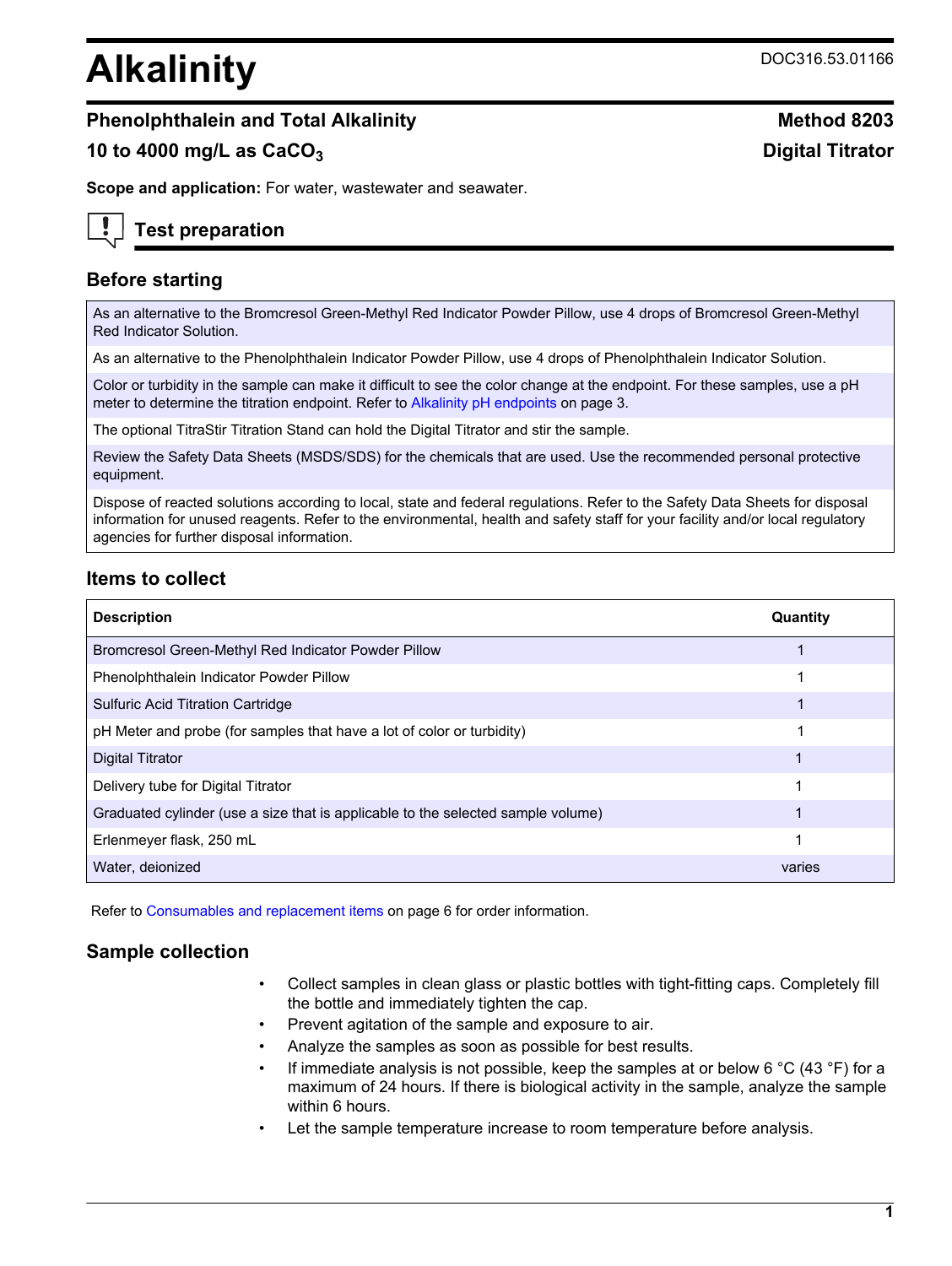# **Test procedure**



**1.** Select a sample volume and titration cartridge from [Table 1](#page-2-1) on page 3.



**2.** Insert a clean delivery tube into the digital titration cartridge. Attach the cartridge to the Digital Titrator.



**3.** Hold the Digital Titrator with the cartridge tip up. Turn the delivery knob to eject air and a few drops of titrant. Reset the counter to zero and clean the tip.



**4.** Use a graduated cylinder to measure the sample volume from [Table 1](#page-2-1) on page 3.



**5.** Pour the sample into a clean, 250-mL Erlenmeyer flask.



**6.** If the sample volume is less than 100 mL, dilute to approximately 100 mL with deionized water.



**7.** Add the contents of one Phenolphthalein Indicator Powder Pillow. The indicator is not necessary if a pH meter is used.



**8.** Swirl to mix. If the solution is colorless or the pH is less than 8.3, the Phenolphthalein alkalinity is zero. Go to step [11.](#page-1-0)

<span id="page-1-0"></span>

**9.** Put the end of the delivery tube fully into the solution. Swirl the flask. Turn the knob on the Digital Titrator to add titrant to the solution. Continue to swirl the flask. Add titrant until the color changes from pink to colorless, or until the pH is 8.3. Record the number of digits on the counter.



**10.** Use the multiplier in [Table 1](#page-2-1) on page 3 to calculate the concentration. Digits used × digit multiplier  $=$  mg/L as CaCO<sub>3</sub> Phenolphthalein alkalinity.



**11.** Add the contents of one Bromcresol Green-Methyl Red Indicator Powder Pillow. The indicator is not necessary if a pH meter is used.



**12.** Swirl to mix.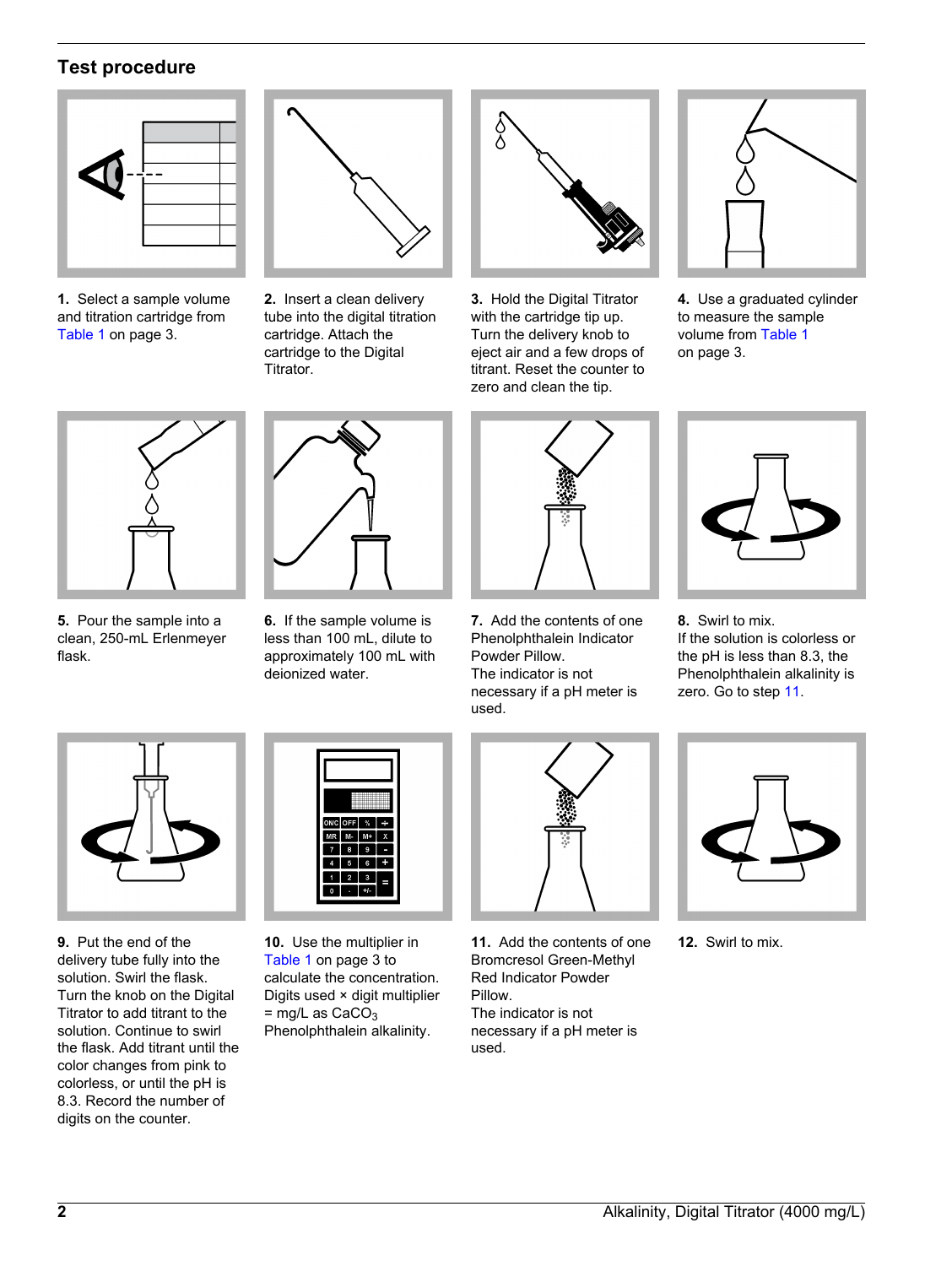

**13.** Put the end of the delivery tube fully into the solution. Swirl the flask. Turn the knob on the Digital Titrator to add titrant to the solution. Continue to swirl the flask. Add titrant until the color changes to a light pink color, or the pH is 4.5 (refer to [Table 2](#page-2-2) on page 3 for additional pH endpoints). Record the number of digits on the counter.



**14.** Use the multiplier in [Table 1](#page-2-1) on page 3 to calculate the concentration. Total digits used x digit multiplier =  $mg/L$  as  $CaCO<sub>3</sub>$ Total alkalinity.



**15.** Calculate the bicarbonate, carbonate and hydroxide alkalinities as shown in [Determine the](#page-3-0) [alkalinity relationships](#page-3-0) on page 4.

# **Sample volumes and digit multipliers**

Select a range in [Table 1](#page-2-1), then read across the table row to find the applicable information for this test. Use the digit multiplier to calculate the concentration in the test procedure.

**Example:** A 50-mL sample was titrated with the 1.600 N Sulfuric Acid Titration Cartridge and the counter showed 250 digits at the first endpoint. The concentration is 250 digits x  $2 = 500$  mg/L as CaCO<sub>3</sub> Phenolphthalein alkalinity.

<span id="page-2-2"></span><span id="page-2-1"></span><span id="page-2-0"></span>

| Range (mg/L as CaCO <sub>3</sub> ) | Sample volume (mL) | <b>Titration cartridge</b>              | <b>Digit multiplier</b> |
|------------------------------------|--------------------|-----------------------------------------|-------------------------|
| $10 - 40$                          | 100                | 0.1600 N H <sub>2</sub> SO <sub>4</sub> | 0.1                     |
| $40 - 160$                         | 25                 | 0.1600 N $H_2SO_4$                      | 0.4                     |
| 100-400                            | 100                | 1.600 N $H_2SO_4$                       |                         |
| 200-800                            | 50                 | 1.600 N $H_2SO_4$                       | ົ                       |
| 500-2000                           | 20                 | 1.600 N $H_2SO_4$                       | 5                       |
| 1000-4000                          | 10                 | 1.600 N $H_2SO_4$                       | 10                      |

**Table 1 Sample volumes and digit multipliers**

#### **Alkalinity pH endpoints**

The titration pH endpoints in [Table 2](#page-2-2) are recommended for alkalinity determinations in water samples of various compositions and alkalinity concentrations.

#### **Table 2 Alkalinity pH endpoints**

| <b>Sample composition</b>         | <b>Phenolphthalein alkalinity</b> | <b>Total alkalinity</b> |
|-----------------------------------|-----------------------------------|-------------------------|
| Alkalinity approximately 30 mg/L  | pH 8.3                            | pH 4.9                  |
| Alkalinity approximately 150 mg/L | pH 8.3                            | pH 4.6                  |
| Alkalinity approximately 500 mg/L | pH 8.3                            | pH 4.3                  |
| Contains silicates or phosphates  | pH 8.3                            | pH 4.5                  |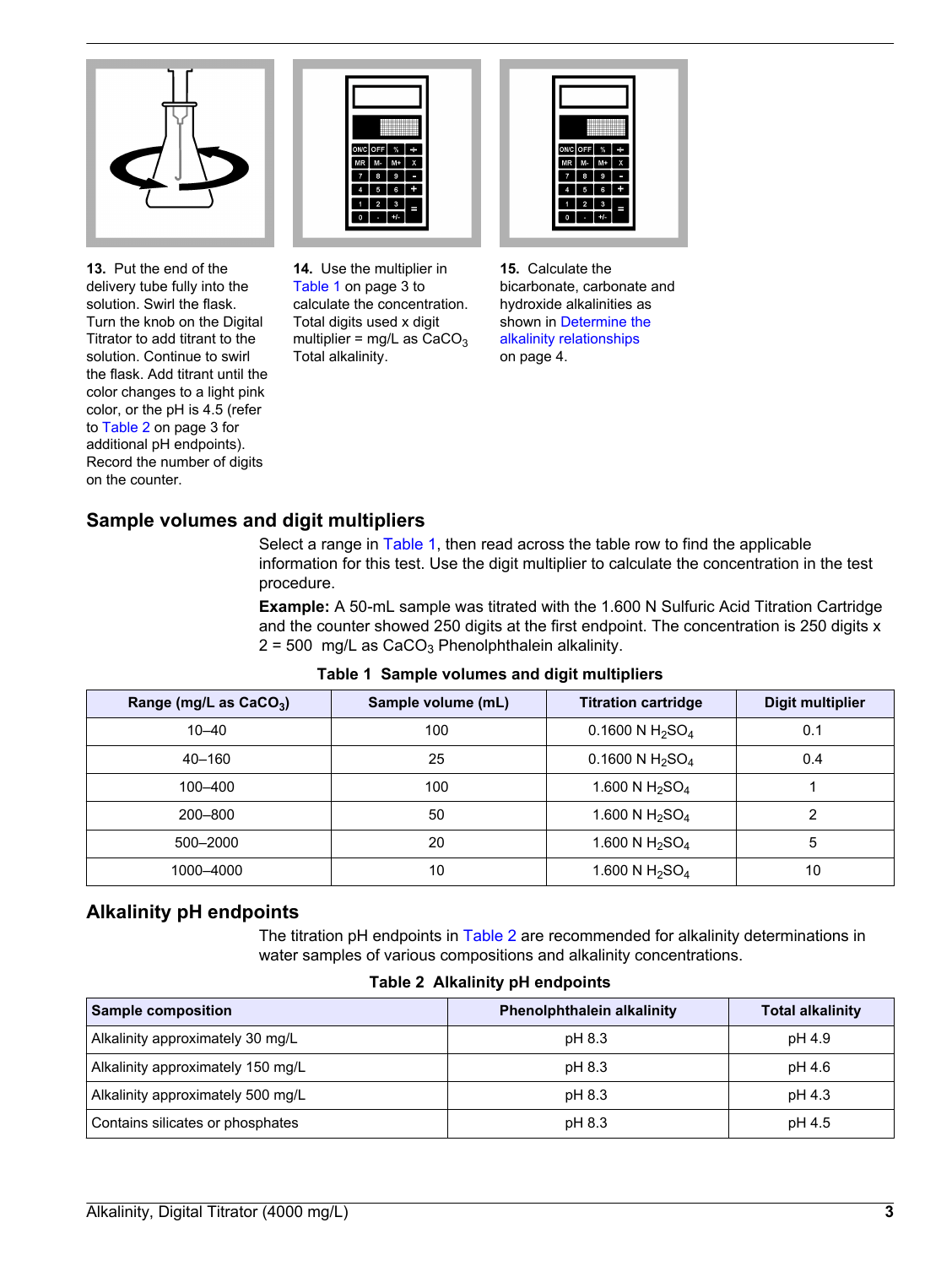| <b>Sample composition</b>           | <b>Phenolphthalein alkalinity</b> | <b>Total alkalinity</b> |  |
|-------------------------------------|-----------------------------------|-------------------------|--|
| Industrial wastes or complex system | pH 8.3                            | pH 4.5                  |  |
| Routine or automated analyses       | pH 8.3                            | pH 4.5                  |  |

#### **Table 2 Alkalinity pH endpoints (continued)**

#### <span id="page-3-0"></span>**Determine the alkalinity relationships**

The primary forms of alkalinity in water are hydroxide, carbonate and bicarbonate ions. The concentration of these ions in a sample can be determined from the phenolphthalein alkalinity and total alkalinity values. Refer to [Table 3](#page-3-1) and the steps that follow to determine the hydroxide, carbonate and bicarbonate alkalinities.

- **1.** If the phenolphthalein (P) alkalinity is 0 mg/L, use Row 1.
- **2.** If the phenolphthalein (P) alkalinity is equal to the total alkalinity, use Row 2.
- **3.** Divide the total alkalinity by 2 to calculate one-half of the total alkalinity.
	- **a.** Compare the phenolphthalein (P) alkalinity to one-half of the total alkalinity. Then, use Row 3, 4 or 5.
	- **b.** Do the calculations in the row (if applicable).
- **4.** Make sure that the sum of the three alkalinity types is equal to the total alkalinity. **Example:**

A sample has 170 mg/L as  $CaCO<sub>3</sub>$  phenolphthalein alkalinity and 250 mg/L as  $CaCO<sub>3</sub>$  total alkalinity.

The phenolphthalein alkalinity of 170 mg/L is more than one-half of the total alkalinity, so use Row 5.

- Hydroxide alkalinity:  $2 \times 170 = 340$ ;  $340 250 = 90$  mg/L hydroxide alkalinity
- Carbonate alkalinity:  $250 170 = 80$ ;  $80 \times 2 = 160$  mg/L carbonate alkalinity
- Bicarbonate alkalinity: 0 mg/L

Sum of the alkalinity types: 90 mg/L hydroxide alkalinity + 160 mg/L carbonate alkalinity  $+ 0$  mg/L bicarbonate alkalinity = 250 mg/L total alkalinity.

|   | <b>Row Titration result</b>                                    | <b>Hydroxide alkalinity</b>                      | Carbonate alkalinity                                | <b>Bicarbonate alkalinity</b>                         |
|---|----------------------------------------------------------------|--------------------------------------------------|-----------------------------------------------------|-------------------------------------------------------|
|   | P alkalinity = $0$                                             | 0                                                |                                                     | = Total alkalinity                                    |
| 2 | P alkalinity = Total alkalinity                                | = Total alkalinity                               |                                                     | U                                                     |
| 3 | P alkalinity is less than $\frac{1}{2}$ of Total<br>alkalinity | 0                                                | $=$ P alkalinity $\times$ 2                         | $=$ Total alkalinity $-$ (P<br>alkalinity $\times$ 2) |
| 4 | P alkalinity = $\frac{1}{2}$ Total alkalinity                  | 0                                                | = Total alkalinity                                  |                                                       |
| 5 | P alkalinity is more than $\frac{1}{2}$ Total<br>alkalinity    | $= (P \n  alkalinity × 2) -$<br>Total alkalinity | $=$ (Total alkalinity – P<br>alkalinity) $\times$ 2 |                                                       |

#### **Table 3 Alkalinity relationships**

#### <span id="page-3-2"></span><span id="page-3-1"></span>**Conversions**

To change the units or chemical form of the test result, multiply the test result by the factor in [Table 4.](#page-3-2)

| mg/L as $CaCO3$ to      | multiply by | <b>Example</b>                                                                              |
|-------------------------|-------------|---------------------------------------------------------------------------------------------|
| meg/L as $CaCO3$        | 0.02        | 1000 mg/L alkalinity as CaCO <sub>3</sub> x 0.02 = 20 meg/L alkalinity as CaCO <sub>3</sub> |
| Grains per gallon (qpq) | 0.0584      | 500 mg/L alkalinity as $CaCO3 \times 0.0584 = 29.20$ gpg alkalinity as $CaCO3$              |

#### **Table 4 Conversions**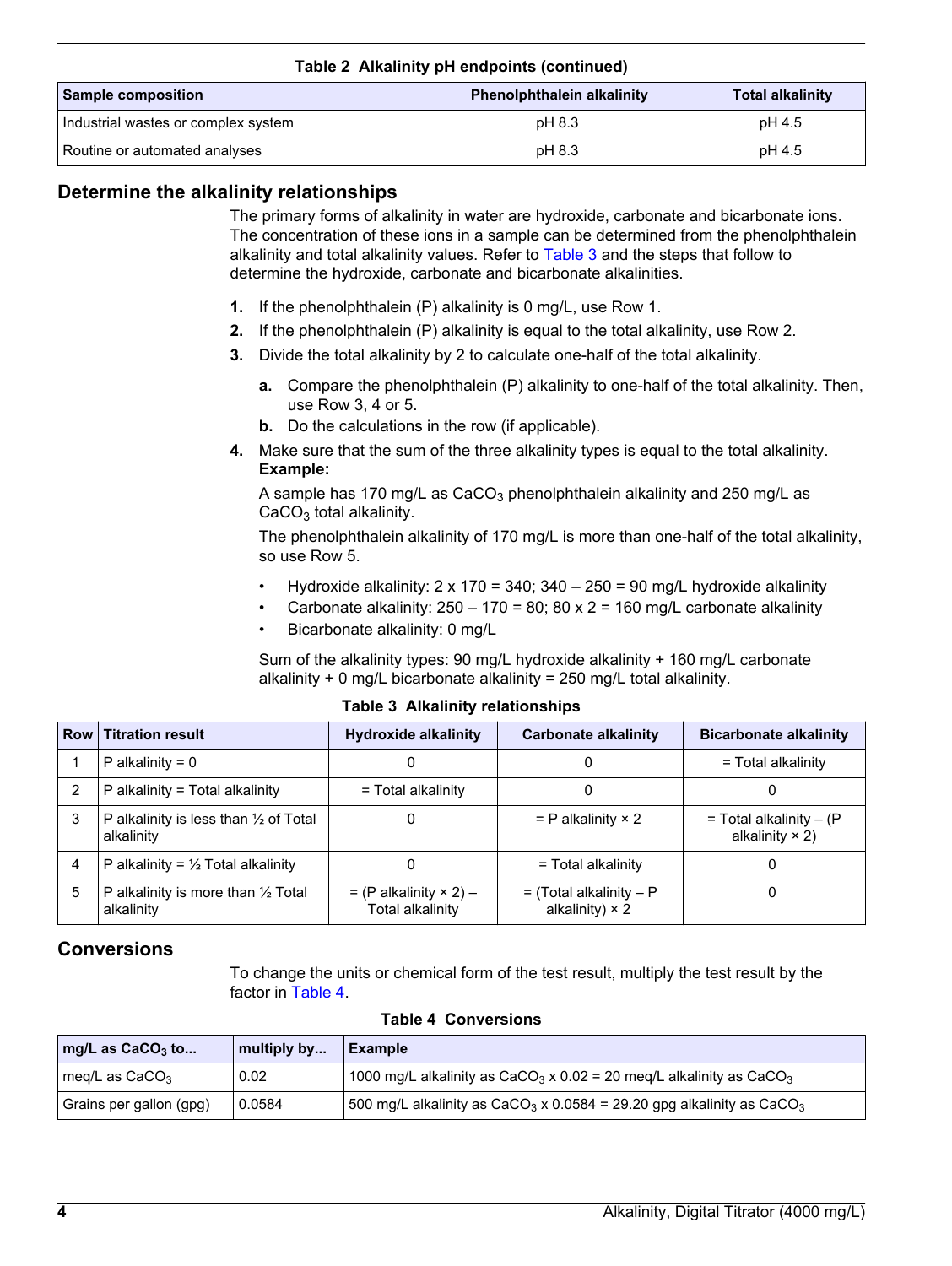#### **Interferences**

<span id="page-4-0"></span>

| Interfering<br>substance                                    | Interference level                                                                                                                                                                                                                                                                                                   |
|-------------------------------------------------------------|----------------------------------------------------------------------------------------------------------------------------------------------------------------------------------------------------------------------------------------------------------------------------------------------------------------------|
| Chlorine                                                    | Chlorine at levels more than 3.5 mg/L can cause a yellow-brown color when the Bromcresol Green-<br>Methyl Red Powder Pillow is added. Add 1 drop of 0.1 N Sodium Thiosulfate to the sample to remove<br>chlorine before the test is started.                                                                         |
| Color or turbidity                                          | Color or turbidity can make it difficult to see the color change at the endpoint. Do not filter or dilute<br>samples with color or turbidity. Use a pH meter and titrate the samples to a pH of 8.3 for<br>phenolphthalein alkalinity. For total alkalinity, refer to Table 2 on page 3 for the correct endpoint pH. |
| Soaps, oily matter,<br>suspended solids and<br>precipitates | Oils or solids can collect on the pH probe and cause a slow response. Clean the probe immediately<br>after use (refer to Clean the pH probes on page 5).                                                                                                                                                             |

## **Clean the pH probes**

Make sure to clean the pH probes regularly when a pH meter is used to determine the endpoint. Refer to the probe documentation for maintenance instructions. Use the cleaning solution that is specified for the type of contamination that is in the sample. Clean the probe when one or more of the conditions that follow occur:

- Drifting/inaccurate readings
- Slow stabilization times
- Calibration errors

#### **Accuracy check**

#### **Validate the endpoint color**

Prepare a buffer solution that has the correct pH and color at the endpoint to compare with the titrated sample.

- **1.** Add 50 mL of deionized water to a flask.
- **2.** Add one buffer powder pillow and one indicator powder pillow as follows:
	- Phenolphthalein alkalinity—Add one pH 8.3 Buffer Powder Pillow and one Phenolphthalein Indicator Powder Pillow.
	- Total alkalinity—Add one pH 4.5 Buffer Powder Pillow and one Bromcresol Green-Methyl Red Indicator Powder Pillow.
- **3.** Swirl to mix. The buffer solution will have the correct endpoint color.
- **4.** Compare the color of the buffer solution with the color of the sample during the test procedure. Stop the titration when the titrated sample has the same color as the buffer solution.

#### **Standard additions method (sample spike)**

Use the standard additions method to validate the test procedure, reagents, apparatus, technique and to find if there is an interference in the sample.

Items to collect:

- Alkalinity Standard Solution,  $0.500$  N (25-g/L as CaCO<sub>3</sub>)
- Ampule Breaker
- Pipet, TenSette, 0.1–1.0 mL and pipet tips
- **1.** Use the test procedure to measure the concentration of the sample.
- **2.** Use a TenSette pipet to add 0.1 mL of the standard solution to the titrated sample.
- **3.** Titrate the spiked sample to the endpoint. Record the number of digits on the counter.
- **4.** Add one more 0.1-mL addition of the standard solution to the titrated sample.
- **5.** Titrate the spiked sample to the endpoint. Record the number of digits on the counter.
- **6.** Add one more 0.1-mL addition of the standard solution to the titrated sample.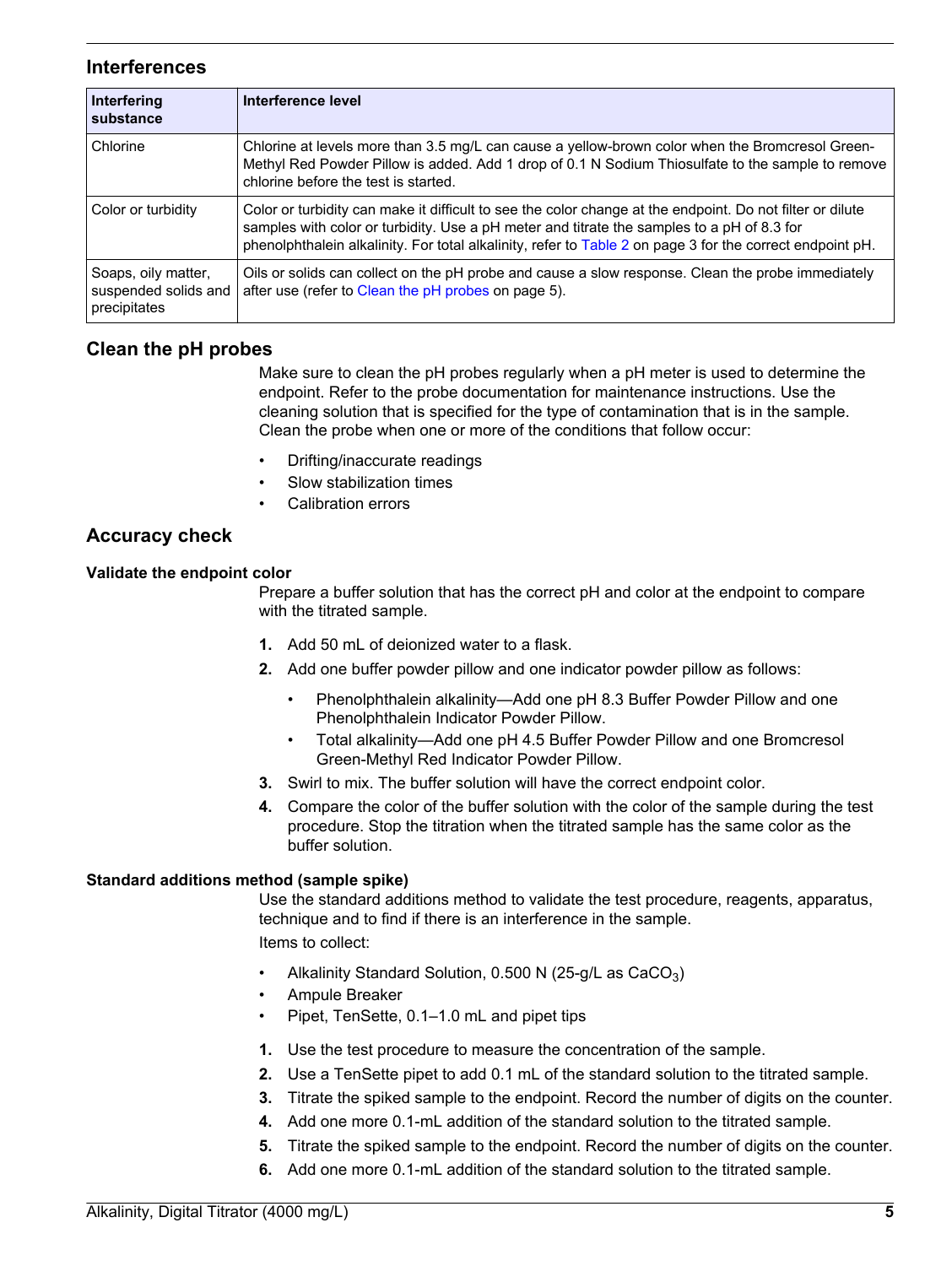- **7.** Titrate the spiked sample to the endpoint. Record the number of digits on the counter.
- **8.** Compare the actual result to the correct result. The correct result for this titration is 25 digits of the 1.600 N Sulfuric Acid Titration Cartridge or 250 digits of the 0.1600 N Sulfuric Acid Titration Cartridge for each 0.1-mL addition of the standard solution. If much more or less titrant was used, there can be a problem with user technique, reagents, apparatus or an interference.

#### **Summary of method**

A phenolphthalein indicator is added to the sample. Then, the sample is titrated with a sulfuric acid solution. The phenolphthalein indicator changes color at the endpoint pH of 8.3. This value indicates the phenolphthalein (P) alkalinity and is a measure of the total hydroxide and one-half of the carbonate in the sample.

A bromcresol green-methyl red indicator is added and the titration continues to the second endpoint at a pH between 4.3 and 4.9. This value indicates the total (T) alkalinity and is a measure of all carbonate, bicarbonate and hydroxide in the sample. The endpoint pH is determined with color indicators or with a pH meter.

#### **Consumables and replacement items**

#### **Required reagents**

<span id="page-5-0"></span>

| <b>Description</b>                               | <b>Quantity/Test</b> | Unit          | Item no. |
|--------------------------------------------------|----------------------|---------------|----------|
| Alkalinity Reagent Set (approximately 100 tests) |                      | each          | 2271900  |
| Bromcresol Green-Methyl Red Powder Pillows       |                      | $100$ /pkg    | 94399    |
| Phenolphthalein Indicator Powder Pillows         |                      | $100$ /p $kg$ | 94299    |
| Sulfuric Acid Titration Cartridge, 0.1600 N      | varies               | each          | 1438801  |
| Sulfuric Acid Titration Cartridge, 1.600 N       | varies               | each          | 1438901  |
| Water, deionized                                 | varies               | 4 L           | 27256    |

#### **Required apparatus**

| <b>Description</b>                                            | <b>Quantity/test</b> | Unit  | ltem no. |
|---------------------------------------------------------------|----------------------|-------|----------|
| Graduated cylinders—Select one or more for the sample volume: |                      |       |          |
| Cylinder, graduated, 5 mL                                     |                      | each  | 50837    |
| Cylinder, graduated, 10 mL                                    |                      | each  | 50838    |
| Cylinder, graduated, 25 mL                                    |                      | each  | 50840    |
| Cylinder, graduated, 50 mL                                    |                      | each  | 50841    |
| Cylinder, graduated, 100 mL                                   |                      | each  | 50842    |
| <b>Digital Titrator</b>                                       |                      | each  | 1690001  |
| Delivery tube for Digital Titrator, J-hook tip                |                      | 5/pkg | 1720500  |
| Flask, Erlenmeyer, 250 mL                                     |                      | each  | 50546    |

#### **Recommended standards**

| ' Description                                                                                            | Unit   | Item no. |
|----------------------------------------------------------------------------------------------------------|--------|----------|
| Alkalinity Voluette <sup>®</sup> Ampule Standard Solution, 0.500 N (25 g/L as CaCO <sub>3</sub> ), 10-mL | 16/pkg | 1427810  |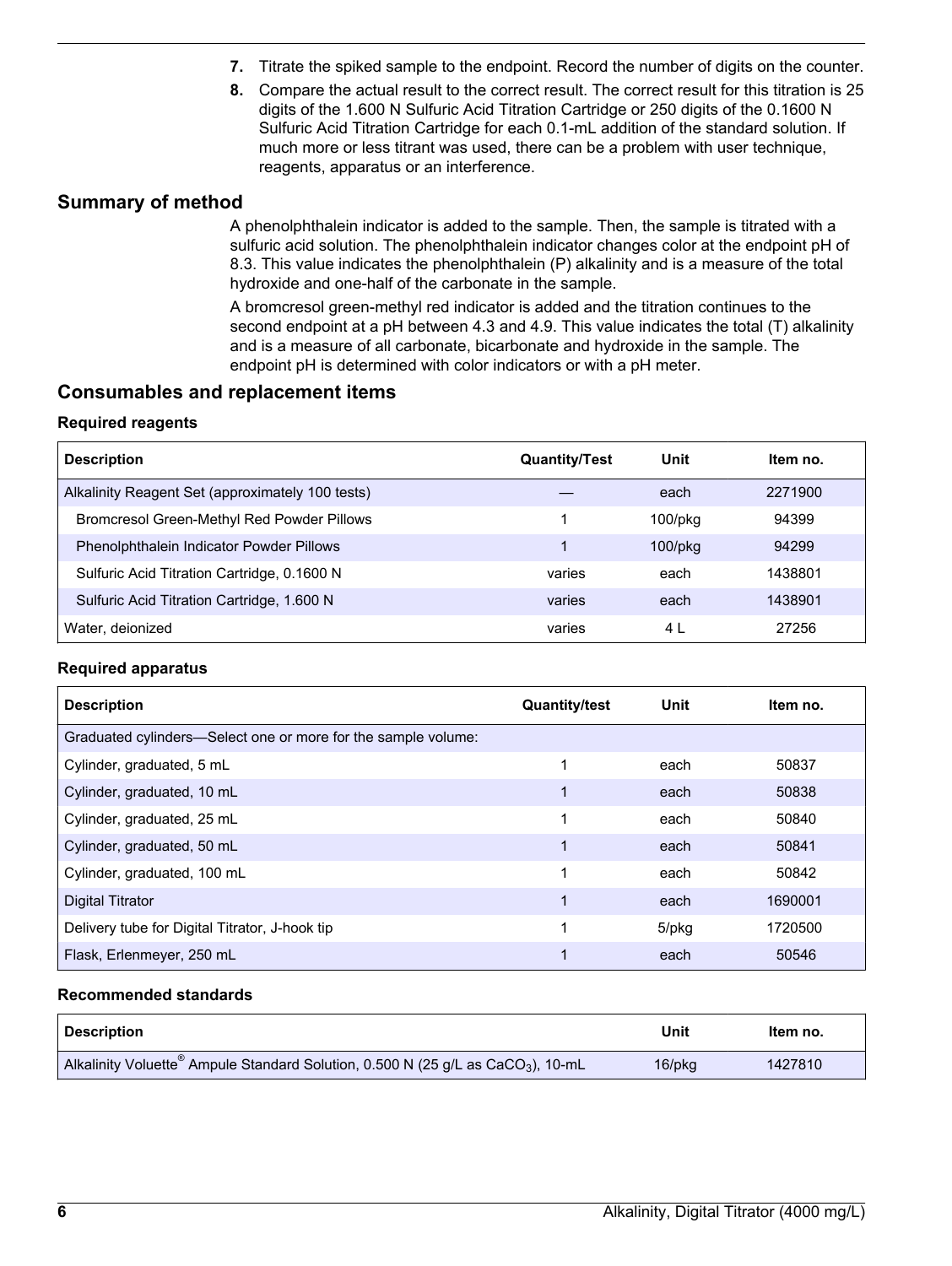# **Optional reagents and apparatus**

| <b>Description</b>                                                                        | Unit        | Item no. |
|-------------------------------------------------------------------------------------------|-------------|----------|
| Ampule Breaker, 10-mL Voluette <sup>®</sup> Ampules                                       | each        | 2196800  |
| Bromcresol Green-Methyl Red Indicator Solution                                            | 100 mL MDB  | 2329232  |
| Buffer Powder Pillows, pH 4.50, 50 mL                                                     | $25$ /pkg   | 89568    |
| Buffer Powder Pillows, pH 8.3                                                             | 25/pkg      | 89868    |
| Phenolphthalein Indicator Solution, 5 g/L                                                 | 100 mL MDB  | 16232    |
| Pipet, TenSette <sup>®</sup> , 0.1-1.0 mL                                                 | each        | 1970001  |
| Pipet tips for TenSette <sup>®</sup> Pipet, 0.1-1.0 mL                                    | 50/pkg      | 2185696  |
| Stir bar, octagonal                                                                       | each        | 2095352  |
| TitraStir® Titration Stand, 115 VAC                                                       | each        | 1940000  |
| TitraStir® Titration Stand, 230 VAC                                                       | each        | 1940010  |
| Delivery tube for Digital Titrator, 90-degree bend for use with TitraStir Titration Stand | $5$ /p $kg$ | 4157800  |